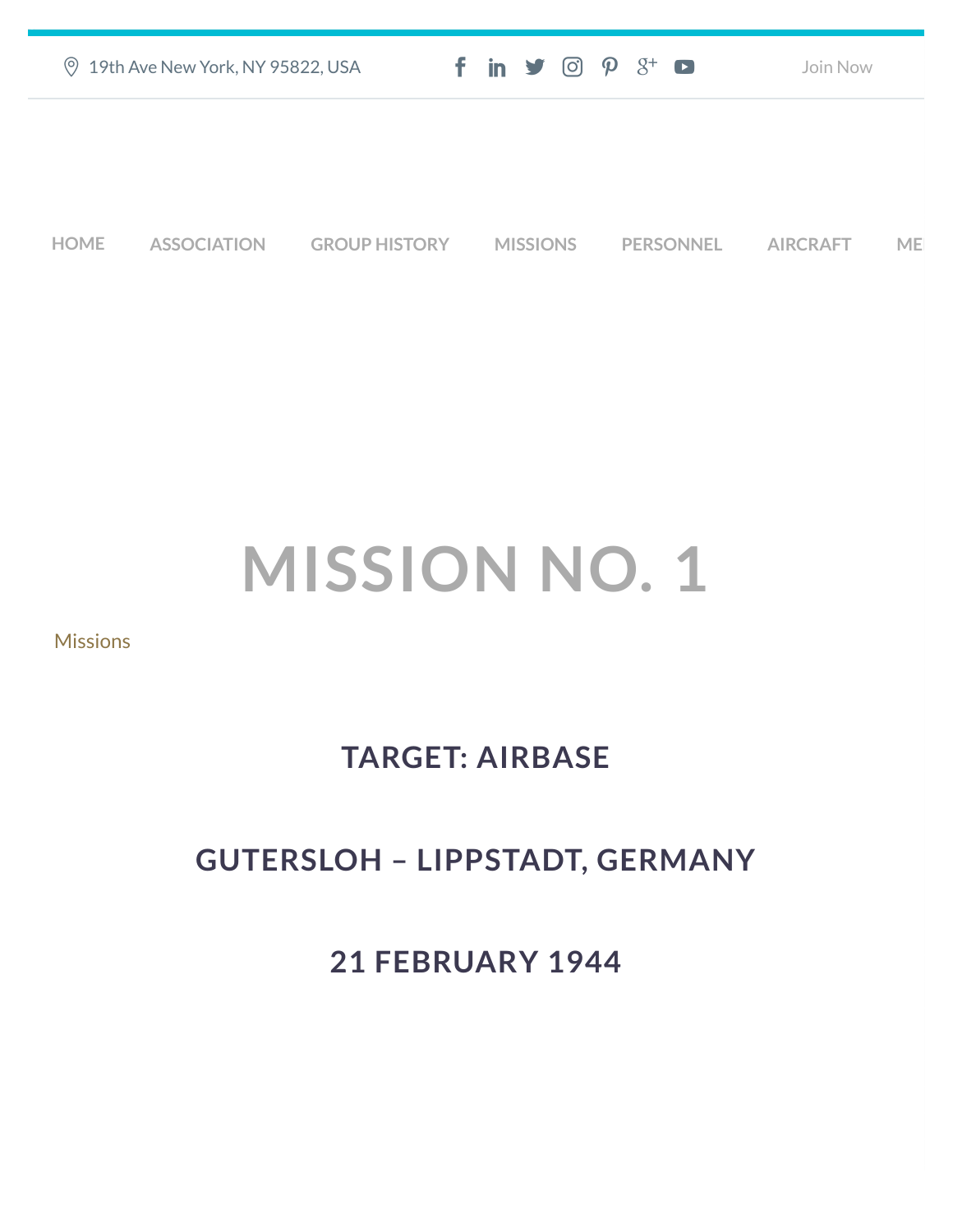

The first mission of the 457th was flown on the second day of The Big Week to Gutersloh and Lippstadt. The total operation of the day for the Eighth Air Force was directed against Brunswick, Diephol; Achmer, Gutersloh and Lippstadt. The 457th operation was flown in two formations, A and B. The A Formation, consisting of nineteen aircraft, assigned to fly the high box in the 94th A Combat Wing, and was dispatched to Gutersloh. The B Formation consisting of seventeen aircraft, went to Lippstadt. Both were airparks for the storing of enemy fighters. The A Formation was led by Col. Luper with Lt. J. L. Smith, pilot. Major Henry B. Wilson, Deputy Group Commander, led the B Formation with Lt. Vinton H. Mays as pilot.

The A Formation failed to assemble with the 94th A Combat Wing (CBW), but joined with the 41st CBW. Its target was an Airdrome near Hamm.

Bombing results were nil. A complete undercast obscured the target and when the Wing Leader dropped on a target of opportunity in the target area, twelve ot the crews released bombs. The Group Leader and other planes held their bombs, and failing to find a better target, returned to the Base.

A solid undercast prevented the B Formation, flying the high box of the 94th B Combat Wing,